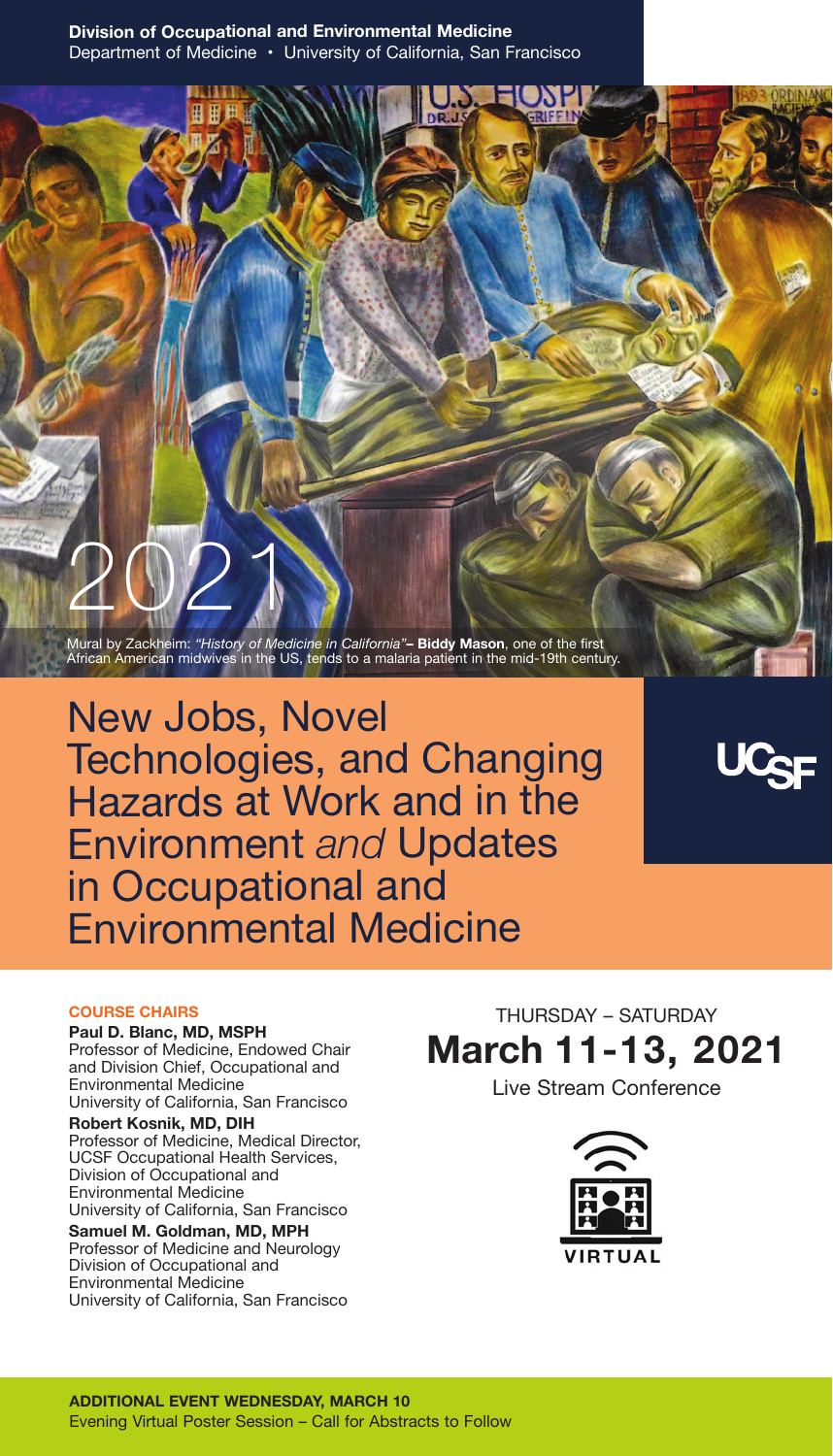New Jobs, Novel Technologies, and Changing Hazards at Work and in the Environment *and* Updates in Occupational and Environmental Medicine

March 11-13, 2021 and March 10, 2021 Evening Virtual Poster Session

These courses are presented by the Division of Occupational and Environmental Medicine in the Department of Medicine at the University of California San Francisco. They provide targeted reviews of one topic area along with a broader update of current topics in occupational and environmental health. The curriculum is designed for occupational and environmental health professionals, including occupational physicians and nurses, and industrial hygienists. It also meets the needs of primary care providers and others engaged in practice and research, including physicians (family medicine practitioners, internists, emergency medicine specialists), advanced practice nurses and other nursing professionals, and physician assistants. Policy makers and medical-legal practitioners also benefit from the curriculum offered.

The first day of the 2021 course, **New Jobs, Novel Technologies, and Changing Hazards at Work and in the Environment**, addresses the evolving nature of work today arising from changing jobs, the introduction of newer technologies, and the emergence and re-emergence of a range of physical and chemical hazards. This will also be placed in a broader environmental health context. A virtual poster session the evening before the first conference day will supplement this content, including case reports and research data. The second day and final half-day of the course will cover a multi-topic theme: **Updates in Occupational and Environmental Medicine**.

#### **TARGET AUDIENCE**

This course is designed to provide the experienced clinician with a review of the epidemiology, and the evaluation of occupational and environmental diseases and injuries. The curriculum will also include a substantial component focused on issues specifically pertinent to occupationally and environmentally-related disease. Most attendees will be occupational physicians, but some are specialists in related fields who will profit by an in-depth presentation of occupational and environmental medicine topics. Thus, although targeted for physicians, some non-physicians, in particular graduate nurses, usually attend and benefit from the curriculum. Some attendees are from developing countries where physicians are not available to provide consultation to industry for the development of health and safety programs; others have been U.S. nurse practitioners who play a pivotal role in occupational health.

#### **OBJECTIVES**

Attendees completing this course will be able to:

- Improve their understanding of the role of investigating sentinel events in occupational and environmental health practice;
- Adopt new medical knowledge into preventive activities addressing emerging risk factors and new disease entities as well as longstanding problems with new manifestations;
- Increase their knowledge relevant to the evaluation of scientific data in the field of occupational and environmental medicine;
- Expand the differential diagnosis to incorporate a wider range of environmental and occupational factors in various disease processes;
- Increase their knowledge of diagnostic methods and treatment options for selected occupational and environmental conditions;
- Improve management in terms of required regulatory management of specific work-related scenarios;
- Inform the prioritization of clinical care, research, and public health policy with state-of-the-art updates.

#### **ACCREDITATION**

The University of California, San Francisco School of Medicine (UCSF) is accredited by the Accreditation Council for Continuing Medical Education to provide continuing medical education for **physicians** 

UCSF designates this live activity for a maximum of **18.00** *AMA PRA*<br>*Category 1 Credits™. Physicians* should claim only the credit commensurate with the extent of their participation in the activity. This CME activity meets the requirements under California Assembly Bill 1195, continuing education and cultural and linguistic competency.

**Geriatric Medicine**: The approved credits shown above include **3.75** geriatric credits toward meeting the requirement under California Assembly Bill 1820, Geriatric **Medicine** 

**Pain Medicine:** The approved credits shown above include **1.75** Pain Credits towards meeting the requirement under California Assembly Bill 487, Pain Management and Care for the Terminally Ill.

**Trauma:** The approved credits shown above include **3.75** credits toward satisfying the American College of Surgeons Committee on Trauma requirement for trauma-related continuing medical education.

**Nurses:** For the purpose of recertification, the American Nurses Credentialing Center accepts *AMA PRA Category 1 Credit™* issued by organizations<br>accredited by the ACCME.

**Physician Assistants:** AAPA accepts category 1 credit from AOACCME, Prescribed credit from AAFP, and *AMA PRA Category 1*<br>*Credit™* from organizations accredited by the ACCME.

**Pharmacy:** The California Board of Pharmacy accepts as continuing professional education those courses that meet the standard of relevance to pharmacy practice and have been approved<br>for *AMA PRA Category 1 Credit™*.

**Family Physicians:** Application for CME credit has been filed with the American Academy of Family Physicians. **Determination of credit is pending.**

**American Board of Preventive Medicine:** The American Board of Preventive Medicine (ABPM) has approved this activity for a maximum of **18.00** LLSA credits towards ABPM MOC Part II requirements.

**California Division of Workers Compensation – Medical Unit (QME Credit):** The California Division of Workers Compensation – Medical Unit for Qualified Medical Evaluator credit has been approved for a maximum of **18.00** credits.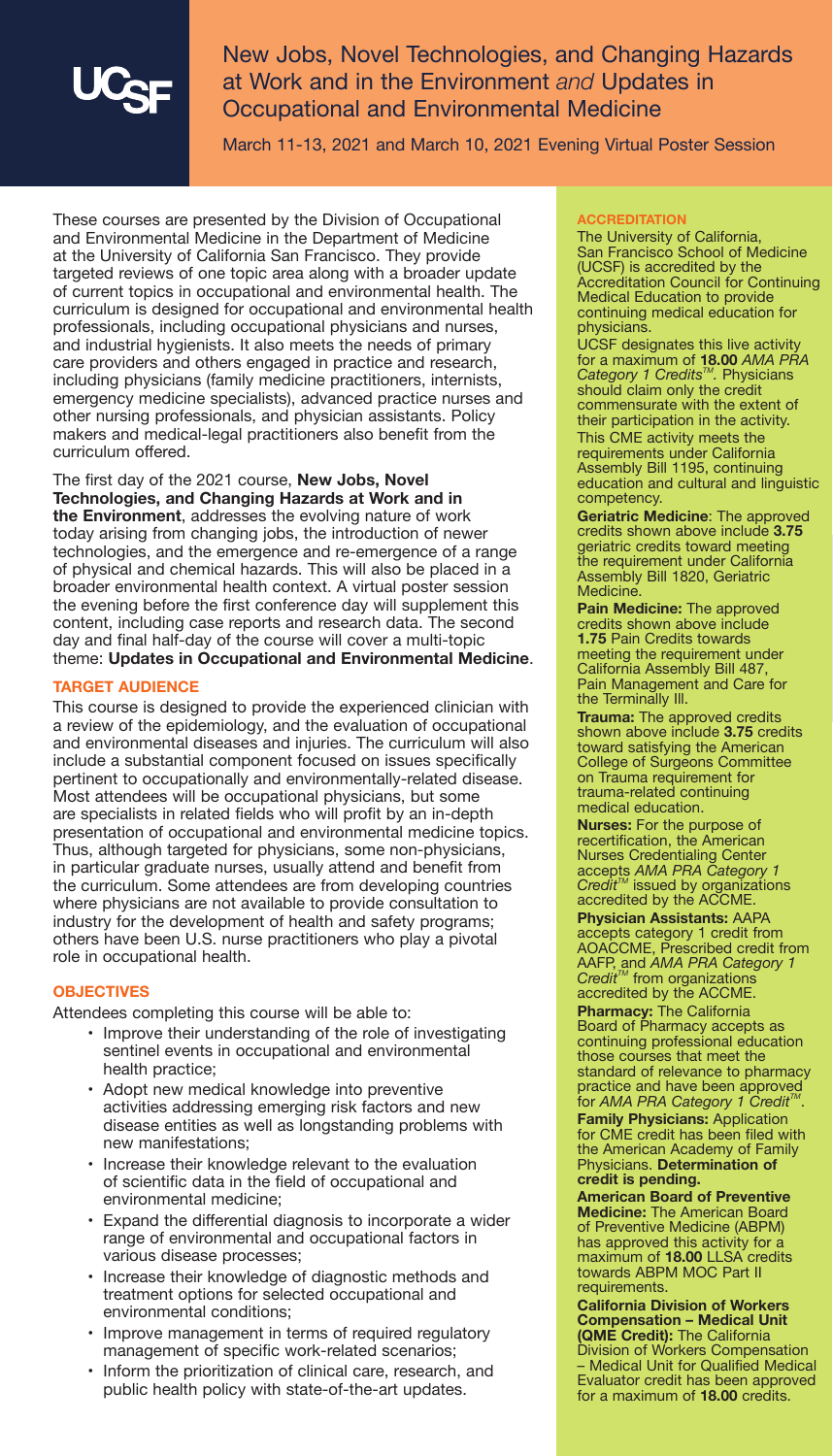New Jobs, Novel Technologies, and Changing Hazards at Work and in the Environment *and* Updates in Occupational and Environmental Medicine • March 11-13, 2021

## **WEDNESDAY, MARCH 10, 2021**

6:30-8:30 pm *Virtual Scientific Poster Session* 

# **THURSDAY, MARCH 11, 2021**

|                   |    | <b>New Jobs, Novel Technologies, and Changing Hazards</b>                                                                                        |                                                                                                                                    |
|-------------------|----|--------------------------------------------------------------------------------------------------------------------------------------------------|------------------------------------------------------------------------------------------------------------------------------------|
| 7:45              |    | <b>Welcome &amp; Overview</b>                                                                                                                    | Course Leaders                                                                                                                     |
| 8:00              |    | Changing Technologies in the History of<br><b>Occupational and Environmental Health</b>                                                          | Paul D. Blanc, MD, MSPH                                                                                                            |
| 8:50              | G. | From Piece Work to Gig Work - Facing the<br><b>Futures of a Digital Information Economy</b>                                                      | Mary Gray, PhD                                                                                                                     |
| 9:40              |    | <b>Break</b>                                                                                                                                     |                                                                                                                                    |
| 10:10             |    | <b>Climate Change and Classic Occupational/</b><br><b>Environmental Hazards: Wildland Fires, Heat</b><br><b>Stress, Infection, and Allergens</b> | John Balmes, MD                                                                                                                    |
| 11:00             |    | <b>Emerging Environmental Health Hazards for</b><br>the 21st Century                                                                             | Gina Solomon, MD, MPH                                                                                                              |
| 11:50             |    | Lunch Break                                                                                                                                      |                                                                                                                                    |
| $1:10$ pm         | G. | <b>KEYNOTE: The Lessons of COVID-19:</b><br><b>Emerging Pathogens and High Risk Workers</b>                                                      | Robert Kosnik, MD                                                                                                                  |
| 2:10              | P  | The New Built Environment - Materials, Spaces,<br>and the Human Condition                                                                        | Cristina Banks, PhD                                                                                                                |
| 3:00              |    | <b>Break</b>                                                                                                                                     |                                                                                                                                    |
| 3:30              | Rx | New or Exotic Poisons and Toxicants - More<br>Than Just Answers to Stump Test Questions                                                          | Jacob Lebin, MD<br>Anita Mudan, MD                                                                                                 |
| 4:20              | т. | From Outer Space to Work on the Ground:<br><b>NASA Insights for Astronaut Occupational</b><br>Healthcare                                         | Ronak V. Shah, DO, MBA, MPH<br>Mary Van Baalen, PhD                                                                                |
| 5:10              |    | <b>Closing Panel: New Jobs and Novel</b><br>Technologies - Has Anything Really Changed?                                                          | Moderator:<br>Robert Harrison, MD, MPH<br>Panelists:<br>Ronak V. Shah, DO, MBA, MPH<br>Mary Van Baalen, PhD<br>Cristina Banks, PhD |
| $6:00 \text{ pm}$ |    | Adjourn                                                                                                                                          |                                                                                                                                    |
|                   |    |                                                                                                                                                  |                                                                                                                                    |

 **P** • Pain Credit **G** • Geriatric Credit **T** • Trauma Credit **Rx** • Pharmacotherapeutics Credit

#### **GENERAL INFORMATION**

Registration for this live stream conference will be available until 8:00 am on Thursday, **March 11th**. Registrants will be given instructions to access the virtual conference and the electronic course materials 1 week in advance of the conference. Recordings of the talks will be available to view on demand post-course.

#### **HOW TO ENROL FULL COURSE Registration Fees (Three Days • March 11-13, 2021) 18.00** AMA PRA Category 1 Credits™

**\$600** – Physicians

**\$550** – Advanced Health Practitioners

**\$425** – Residents/Fellow/Trainee

Current graduate trainees should inquire regarding special registration options.

If you would like to register for only the **New Jobs, Novel Technologies, and Changing Hazards at Work and in the Environment** *or* **Updates in Occupational and Environmental Medicin** see information on **INDIVIDUAL SECTIONS** below: **New Jobs, Novel Technologies, and Changing Hazards at Work and in the Environment (One Day • March 11, 2021) 8.0** *AMA PRA Category* 1 *Credits™* **\$275** – Physicians **\$225** – Allied Health Professionals **\$200** – Residents/Fellows **Updates in Occupational and Environmental Medicine Section (Two Days • March 12-13, 2021) 10.00** AMA PRA Category 1 Credits<sup>™</sup> **\$350** – Physicians **\$300** – Allied Health Professionals **\$225** – Residents/Fellows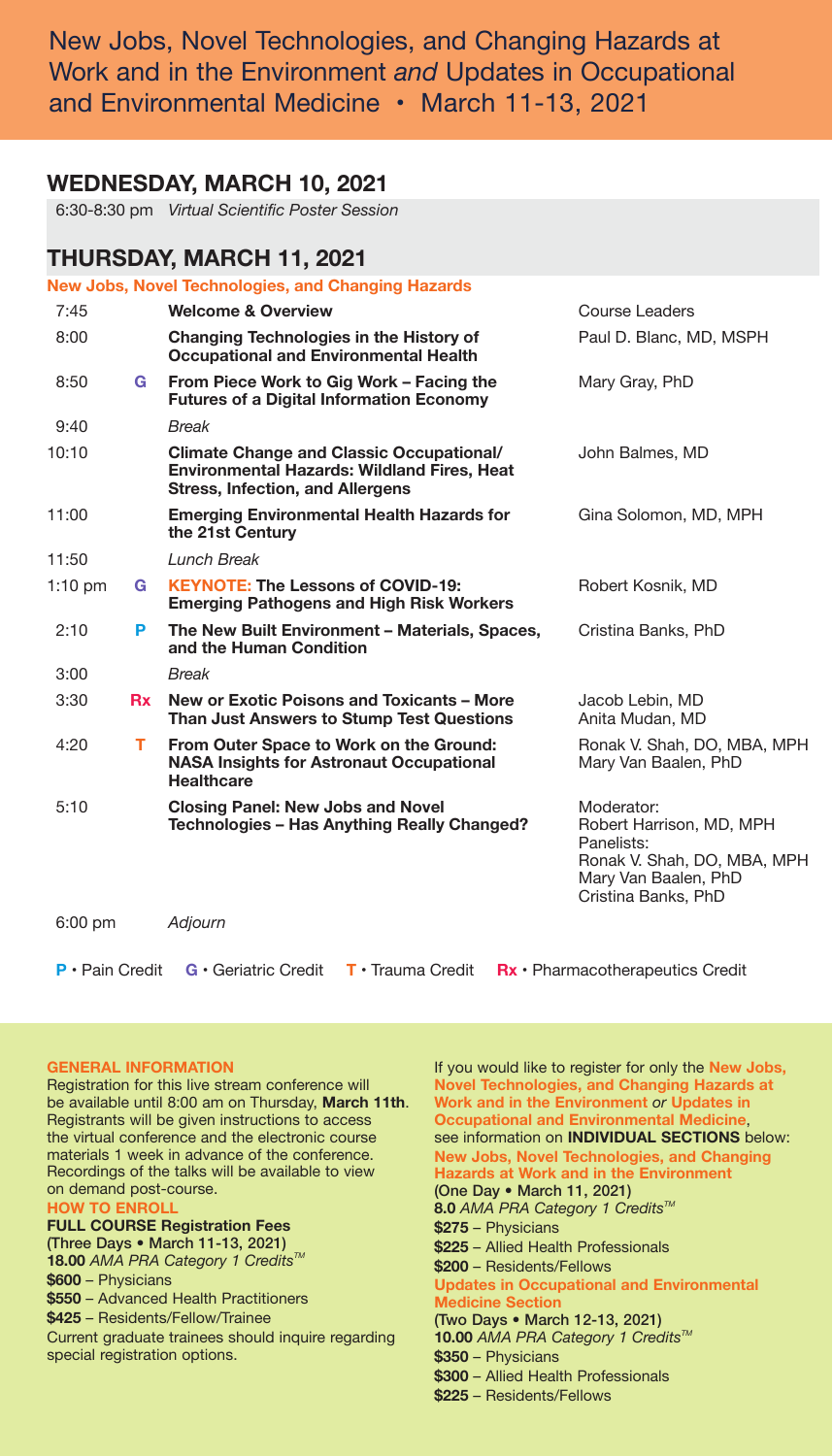

# **FRIDAY, MARCH 12, 2021**

| 7:50 am   |      | <b>Welcome &amp; Overview</b>                                                                            | Course Leaders                                       |
|-----------|------|----------------------------------------------------------------------------------------------------------|------------------------------------------------------|
|           |      | <b>Updates in Occupational and Environmental Medicine</b>                                                |                                                      |
| 8:10      | G    | A Primer on Vaccinations and Immunity from<br>the OEM Perspective                                        | Rahmat Balogun, DO, MS, MPH                          |
| 9:00      |      | Why Should an Occupational Provider Care<br><b>About Pediatrics?</b>                                     | Mark Miller, MD, MPH                                 |
| 9:50      |      | <b>Break</b>                                                                                             |                                                      |
| 10:20     |      | Attribution and Causality - What an OEH<br><b>Practitioner Needs to Know</b>                             | David Caretto, MD, MPH                               |
| 11:10     | PT - | Injuries That Can be Overlooked as Being Work-<br><b>Related: from Tennis Leg to Arterial Dissection</b> | Sandra Domeracki, RN, MSN,<br>FNP-BC, COHN-S, FAAOHN |
| 12:00 pm  |      | Lunch Break                                                                                              |                                                      |
| 1:30      | т    | <b>What Military Service Teaches Us About Civilian</b><br><b>Work Hazards</b>                            | Patrick Laraby, MD, MPH, MBA                         |
| 2:30      | G    | How Reasonable is Reasonable Accommodation?                                                              | Leslie M. Israel, DO, MPH, FACOEM                    |
| 3:30      |      | <b>Break</b>                                                                                             |                                                      |
| 4:00      |      | <b>OEM Published Research: The Year in Review</b>                                                        | Samuel Goldman, MD, MPH                              |
| $4:50$ pm |      | Adjourn                                                                                                  |                                                      |
|           |      |                                                                                                          |                                                      |

# **SATURDAY, MARCH 13, 2021**

| $8:15$ am |    | <b>Welcome &amp; Overview</b>                                                                                        | Course Leaders                                                                                                                       |
|-----------|----|----------------------------------------------------------------------------------------------------------------------|--------------------------------------------------------------------------------------------------------------------------------------|
|           |    | <b>Updates in Occupational and Environmental Medicine</b>                                                            |                                                                                                                                      |
| 8:30      |    | Why Immigrant, Asylum Seeker, and Refugee<br><b>Health is Germane of Occupational Health</b>                         | Xóchitl Castañeda                                                                                                                    |
| 9:20      | т. | Homicide on the Job                                                                                                  | Bruce Bernard, MD, MPH                                                                                                               |
| 10:10     |    | Break                                                                                                                |                                                                                                                                      |
| 10:30     |    | <b>Slavery, Indentured Service, and Migrant Workers</b><br>from an Occupational Health Perspective                   | Sergio Iavicoli, MD, PhD                                                                                                             |
| 11:20     |    | Closing Panel – What are the Social Challenges<br>for Occupational and Environmental Medicine<br>in 2021 and Beyond? | Moderator:<br>Samuel Goldman, MD, MPH<br>Panelists:<br>Sergio lavicoli, MD, PhD<br>Xóchitl Castañeda<br>Patrick Laraby, MD, MPH, MBA |
| 12:00 pm  |    | Adiourn                                                                                                              |                                                                                                                                      |

#### **GREENER MEETING**

We're saving paper! The syllabus will be available electronically one week prior to the course.

**Refund Policy**: Cancellations received in writing before the first day of the course will be refunded, less a \$75 administrative fee. No refunds will be made on cancellations received after that date.

# **REGISTER VIA**

**Online: cme.ucsf.edu Mail:** Complete course registration form and send with payment to: **UCSF Office of Continuing Medical Education** 490 Illinois Street, Floor 8 San Francisco, CA 94158 general info

| Fax:          | Fax completed registration form to:<br>(415) 502-1795 (be sure to include<br>your credit card number)                                       |
|---------------|---------------------------------------------------------------------------------------------------------------------------------------------|
| <b>Phone:</b> | To register by phone or to inquire<br>about registration status, please call<br><b>UCSF's CME Registration Office at</b><br>(415) 476-5808. |

#### **LIVE STREAM MEETING**

This course will be offered as a live stream interactive conference. Login instructions along with the digital syllabus will be shared with attendees 1 week prior to the meeting. Included in your registration fee is access to the course recordings on demand after the conference and for 30 days after the course.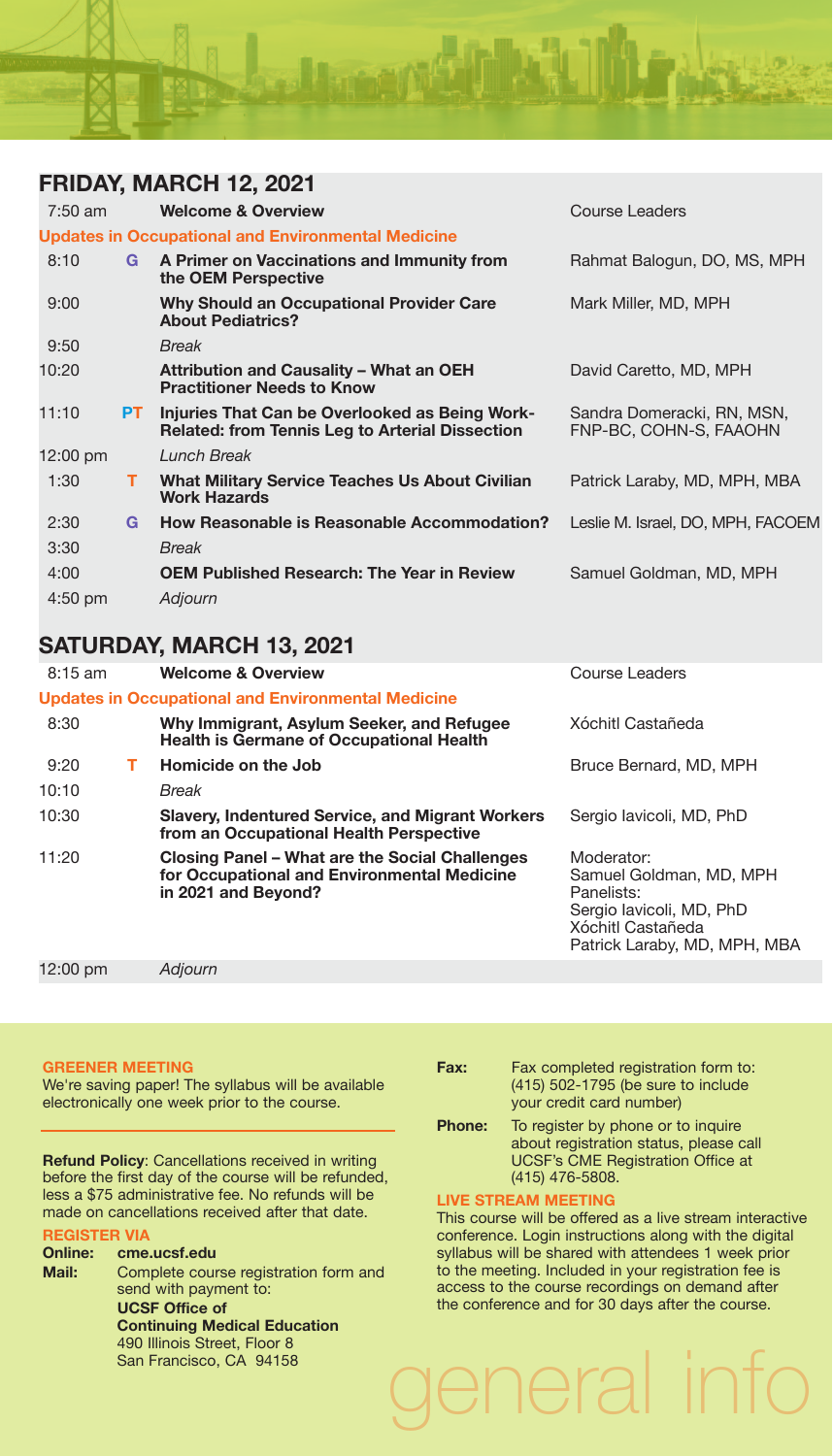for more information or to register online visit our For more information or to register online visit our website at cme.ucsf.edu website at **cme.ucsf.edu**

calling the Office of CME You may also reach us by calling the Office of CME at (415) 476-4251 or email info@ocme.ucsf.edu. at (415) 476-4251 or email info@ocme.ucsf.edu. You may also reach us by

**19 Printed on Recycled Paper** Printed on Recycled Paper  $\circledast$ 

> loor 8<br>94143 San Francisco, CA 94143 490 Illinois Street, Floor 8 **Jniversity of California, University of California,** 90 Illinois Street, Floor Office of Continuing Office of Continuing **Medical Education** Francisco, CA Medical Education San Francisco **San Francisco** San F 0569

# **COURSE CHAIRS**

#### University of California, San Francisco **Paul D. Blanc, MD, MSPH**

Professor of Medicine Endowed Chair and Division Chief Occupational and Environmental Medicine

**Robert Kosnik, MD, DIH**

Professor of Medicine, Medical Director, Occupational Health Services, Division of Occupational and Environmental Medicine

**Samuel M. Goldman, MD, MPH** Professor of Medicine and Neurology, Division of Occupational and Environmental Medicine

#### **COURSE FACULTY** (University of California, San Francisco unless indicated)

#### **John Balmes, MD**

Professor of Medicine Emeritus **Rahmat Balogun, DO, MS, MPH** Assistant Professor of Medicine, UCSF, Occupational Health Clinic – Clinical Lead University Health Services

University of California Berkeley **Cristina Banks, PhD** Director, Interdisciplinary Center for Healthy Workplaces

(*HealthyWorkplaces*) Senior Lecturer, Haas School of Business University of California Berkeley

**Bruce Bernard, MD, MPH** Captain, United States Public Health Service (ret); Consultant, Centers for Disease Control and Prevention, Atlanta, GA

#### **COURSE FACULTY (CONT'D)**

**David Caretto, MD, MPH** Occupational Medicine Mercy Medical Group – Dignity Health Sacramento CA

**Xóchitl Castañeda** Associate Director of Health Initiative of the Americas School of Public Health University of California Berkeley

**Sandra Domeracki, RN, MSN, FNP-BC, COHN-S, FAAOHN** Associate Clinical Professor and Family Nurse Practitioner School of Nursing, Community Health Systems Occupational and Environmental Health Nursing Graduate Program

**Mary Gray, PhD** Senior Principal Researcher, Microsoft Research Associate Professor, Luddy School of Informatics, Computing, and Engineering; Anthropology; Gender Studies Indiana University Faculty Associate, Berkman Klein Center for Internet and Society Harvard University

**Robert Harrison, MD, MPH** Clinical Professor of Medicine; Public Health Medical Officer, California Department of Public Health

**Sergio Iavicoli, MD, PhD** Research Director, INAIL Italian Workers Compensation Authority Rome, Italy

#### **COURSE FACULTY (CONT'D)**

**Leslie M Israel, DO, MPH, FACOEM** Medical Director, Occupational Health Services Human Resources, LA Department of Water and Power

**Patrick Laraby, MD, MS, MPH, MBA, FACOEM**  Medical Officer, US Navy (ret)

**Jacob Lebin, MD** Medical Toxicology Fellow, California Poison Control System, San Francisco Division

## **Mark Miller, MD, MPH**

Associate Clinical Professor of Pediatrics and of Medicine Co-director, Western States Pediatric Environmental Health Specialty Unit University of California, San Francisco Director, Children's Environmental Health Center, and Public Health Medical Officer California Office of Environmental Health Hazard Assessment Oakland, California

**Anita Mudan, MD**

Medical Toxicology Fellow, California Poison Control System, San Francisco Division

**Ronak V. Shah, DO, MBA, MPH** Medical Director NASA Johnson Space Center Clinic

**Gina Solomon, MD, MPH** Clinical Professor of Medicine

faculty

**Mary Van Baalen, PhD** Lead Lifetime Surveillance of Astronaut Health NASA Johnson Space Center